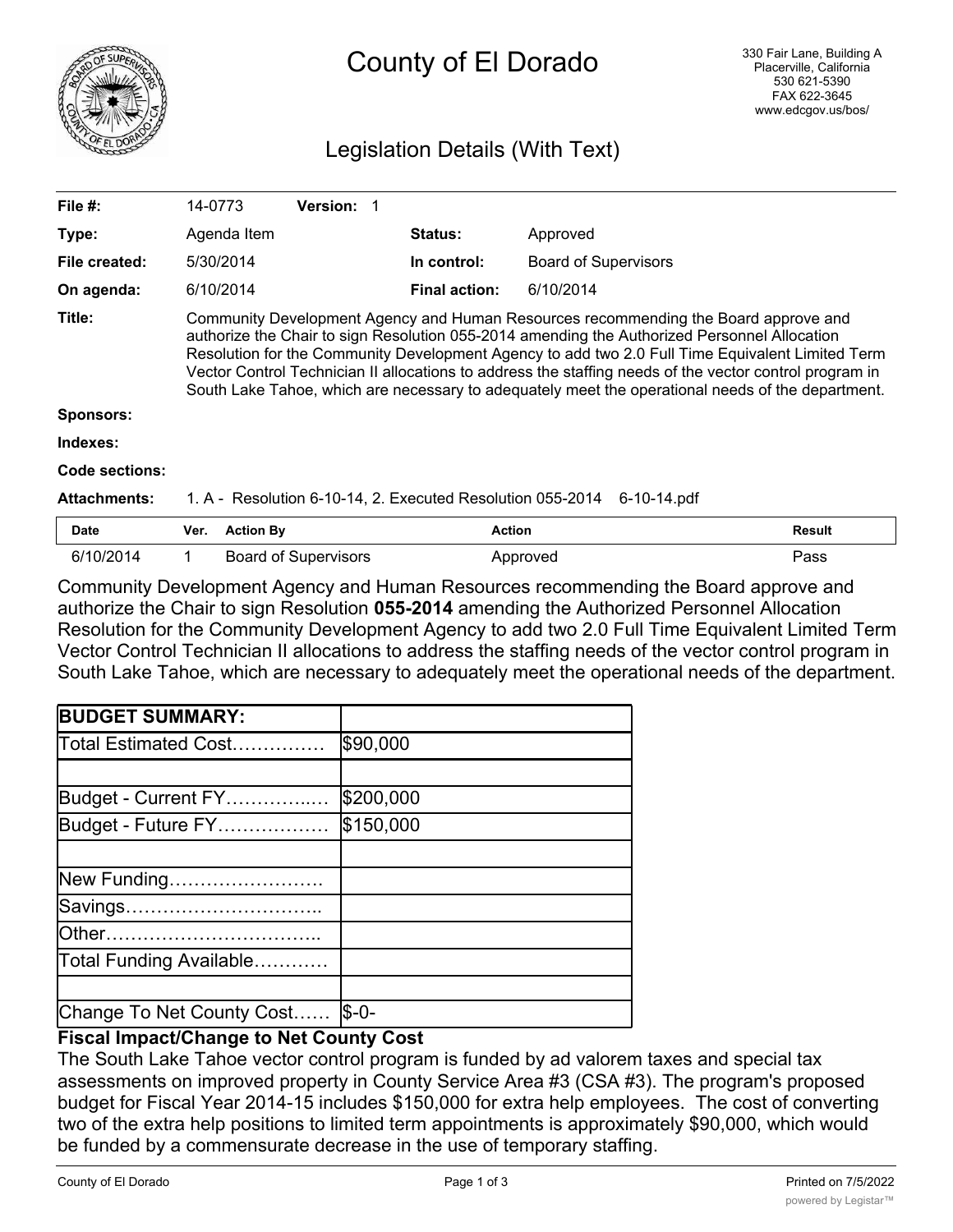For the current fiscal year, the CSA #3 budget has sufficient remaining balance to fund the proposed positions.

## **Background**

In 2011, the Vector Control Technician classification in South Lake Tahoe was changed from a permanent classification to an extra help classification. Previously, the Vector Control Technicians were used for vector control during the summer season and for snow removal at County facilities in South Lake Tahoe during the winter months. Analysis of overtime pay, standby pay, and actual time spent on snow removal resulted in the determination that it is was more cost effective and efficient to move snow removal duties to the Department of Transportation, which already provided snow removal to county roads. Without snow removal duties, the Vector Control Technicians now work only during the warmer months of the year and focus their efforts on the control of mosquitos, plague, Hantavirus, and yellow jackets.

With this modification in staff classification, the Community Development Agency Environmental Management Division (EMD) was able to increase the number of Vector Control Technicians during the spring through fall from three to six. Since this change, the numbers of mosquito complaints have decreased significantly and EMD staff has not had to fog for adult mosquitos since 2011.

#### **Reason for Recommendation**

The technicians in the Lake Tahoe Basin generally work from early spring through mid-November, and typically exceed 1,000 hours of work during the fiscal year. The County's Personnel Rules were recently updated on May 7, 2013 (Resolution 048-2013) and now limit recurrent extra help employees to no more than 1,000 hours each fiscal year. This restriction results in EMD having limited or no experienced staff toward the end of the fiscal year (spring), when treating larval mosquitos is needed most to avoid them hatching into biting adults.

Further, the State of California Department of Public Health (CDPH) requires that Vector Control Technicians obtain certification as a "Certified Technician" if they are applying pesticide. These requirements in the California Health and Safety Code Section 106925 state that "…every governmental agency employee who handles, applies, or supervises the use of any pesticide for public health purposes to be certified by CDPH as a Vector Control Technician in at least one relevant vector control category commensurate with the technician's assigned duties."

In order to obtain this certification, employees must be actively working for a vector agency, such as the County. In addition, employees must complete 12 units of continuing education units (CEUs) within the "Pesticide Use and Safety" category, and 8 additional units for each specialty certification, every two years for their certifications to remain active. It is uncommon to find an abundance of temporary workers who possess the required active certifications to be employed as Vector Control Technicians.

There are exemptions from obtaining certifications, as stated in California Code of Regulations Section 30013: " "Under the Direct Supervision of" means the act or process whereby a pesticide is applied by a Certified Technician (Limited) or a Vector Control Aide acting under the instructions and control of a Certified Technician who is responsible for the actions of that person and who is available if and when needed even though such certified technician is not physically present at the time the pesticide is applied. A Certified Technician shall be physically present during the application of a pesticide when required by the pesticide label." In the County, Vector Control Technician I's are the